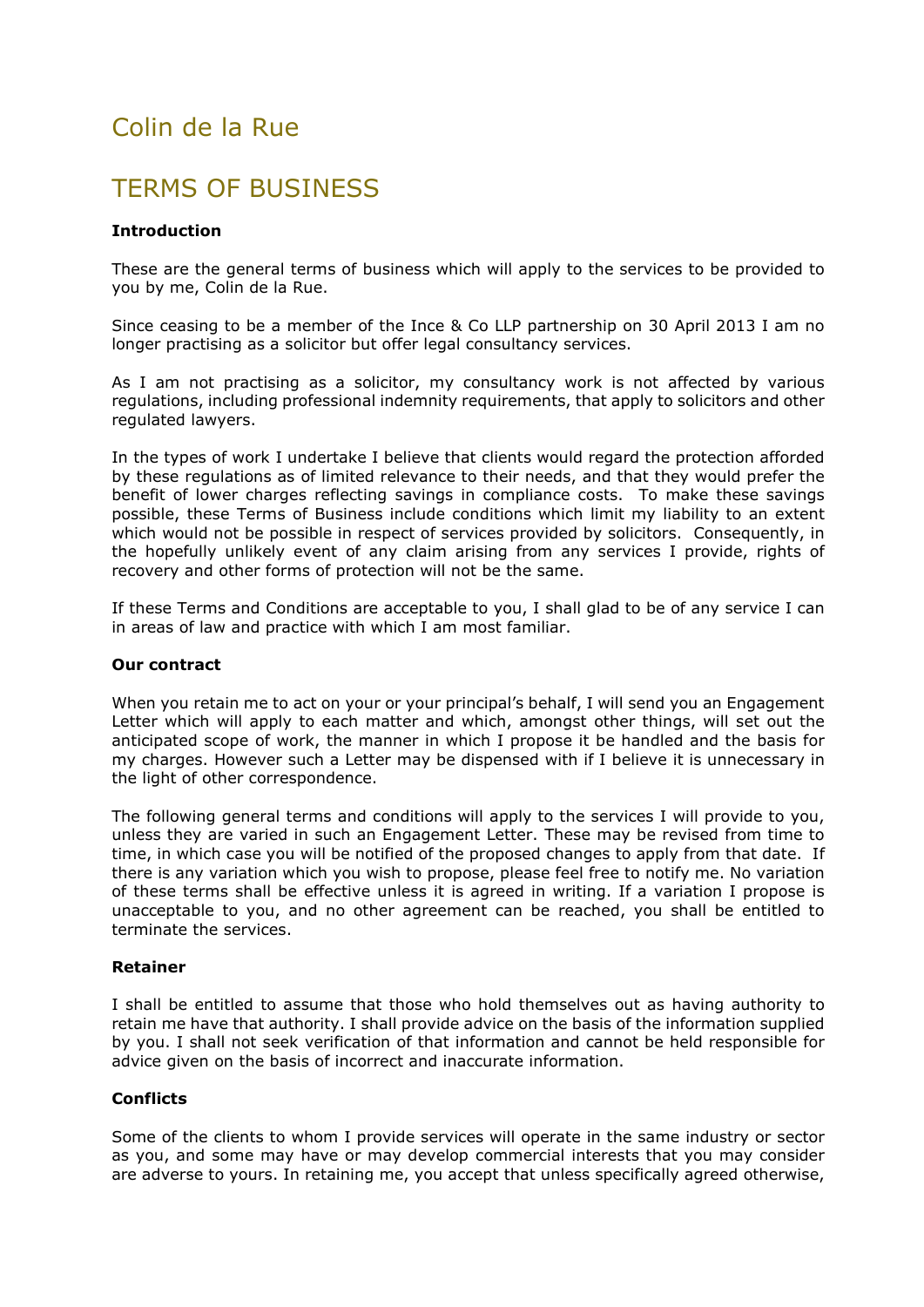this will not in principle prevent me from acting for current and future clients who are or may come to be in this position. I make every effort to identify conflicting interests or duties, in order to enable me to consider and honour my legal and professional obligations. However I cannot be certain that I will identify all conflicts that exist or may develop, and I cannot always anticipate what you might perceive to be a conflict. You are therefore asked to tell me of any such conflicts, and if I believe that adopting appropriate procedures can safeguard your interests I will discuss these with you.

# Personnel

I work as a sole practitioner, and unless otherwise agreed I will personally provide any services you seek from me.

In some cases I may consider that it would (or might be) in your best interests if the services you seek were to be provided wholly or in part by other professionals with particular experience or expertise in the subject-matter concerned, or in specific aspects of it. In other cases it may be in your interests for me to be assisted by others if their involvement enables the services you require to be provided in a shorter time or with greater economy. In circumstances of this kind I will not involve other personnel without your prior agreement, but I may invite you to consider whether they should be engaged.

# Litigation and other "reserved legal activities"

As I no longer practise as a solicitor I do not undertake "reserved legal activities", which must be carried out by solicitors or other regulated lawyers in accordance with the UK Legal Services Act 2007. In particular I no longer conduct litigation. This has not significantly changed the nature of the work I normally undertake, as in the period immediately prior to 30 April 2013 this involved only a limited amount of litigation in the UK. However you should be aware that if litigation ensues in any matter referred to me, and solicitors are not already involved, they will need to be instructed to pursue or defend the proceedings. I can continue to advise and assist in various ways, but I will not conduct litigation directly myself.

# Communication

In common with most clients for whom I work, I try so far as possible to operate on a paperless basis, i.e. to send communications and documents in electronic files only, without generating hard copy material. Generally I shall communicate with and convey documents to you and third parties by unencrypted email via the Internet. If you prefer me not to use the Internet, please let me know. Otherwise, in accepting this method you acknowledge that email is not always an instantaneous or secure method of communication and may become delayed, lost, incomplete, corrupted or otherwise altered or intercepted. I shall endeavour to ensure that electronic communications that I send are virus-free, and you undertake to do likewise for any communication you send to me. However neither you nor I shall have any liability whatsoever for any delay, failure to receive, corruption or alteration, interception of any e-mails sent between us or to third parties, nor for any virus that may enter our respective systems.

# Assignment and transfer of business

In respect of any retainer of my services, neither party may assign any of its rights or obligations to any third party without the prior written consent of the other party.

# Rights of third parties

The rights of third parties arising under the provisions of the Contracts (Rights of Third Parties) Act 1999 or otherwise are specifically excluded from the terms upon which I perform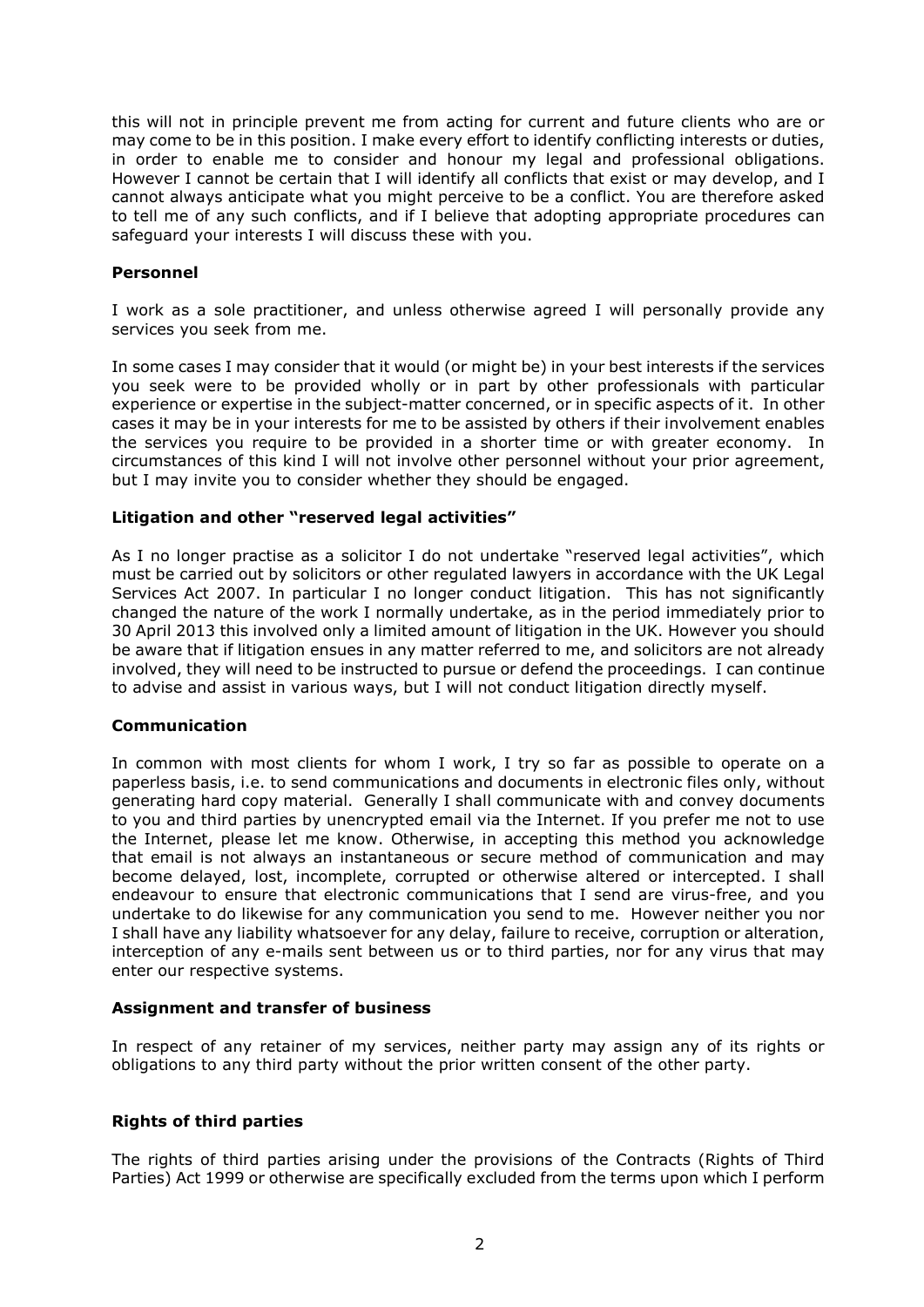any services for you. Unless otherwise expressly agreed in writing, any advice or documentation prepared by me resulting from your retainer shall be solely for your use and benefit and you agree it will not be passed to any other person other than to your other professional service providers and bankers or as may be required by law or mandatory regulation. I will not accept any liability or obligation to any person other than you.

# Confidentiality

I will keep confidential all information I receive regarding your business and affairs unless you instruct me to disclose that information, it is already in the public domain, or I am required by law or mandatory regulation to disclose it.

# Fees and expenses

I am happy to discuss alternative ways of charging for my services, but as a rule my charges are based on the following approach:

#### Hourly rates:

I will inform you of the hourly rate I currently charge for my services. This is intended to be fair and reasonable having regard to all the circumstances. It is subject to review on an annual basis, and if I propose any change I will notify you of this before undertaking any work to which it would apply.

# Tasks charged:

Time charged will include time spent in meetings with you, your representatives and others; considering any aspect of the matter; drafting, preparing and working on papers; correspondence; research; investigation; making and receiving telephone calls and attending mediations and hearings (including time spent waiting) before any court, arbitral or other tribunal.

Travel time (during which I am not actually working on the matter in question) will be charged at half the normal hourly rate (up to a maximum of ten hours in any 24 hour period).

# Expenses (disbursements):

The hourly rate does not include disbursements.

Unless otherwise agreed, I do not charge for:

- routine expenses such as communication costs (postage, telephone calls), printing of documents, after-hours secretarial services other internal expenses, unless unusually significant amounts are involved which are specific to the matter in question; or
- expenses incurred in travelling from my office in Suffolk to attend meetings or hearings in London.

I do charge for:

- external expenses such as courier charges; filing, registration and search fees; information database searches and other expenses of a similar nature;
- travel expenses other than those referred to above.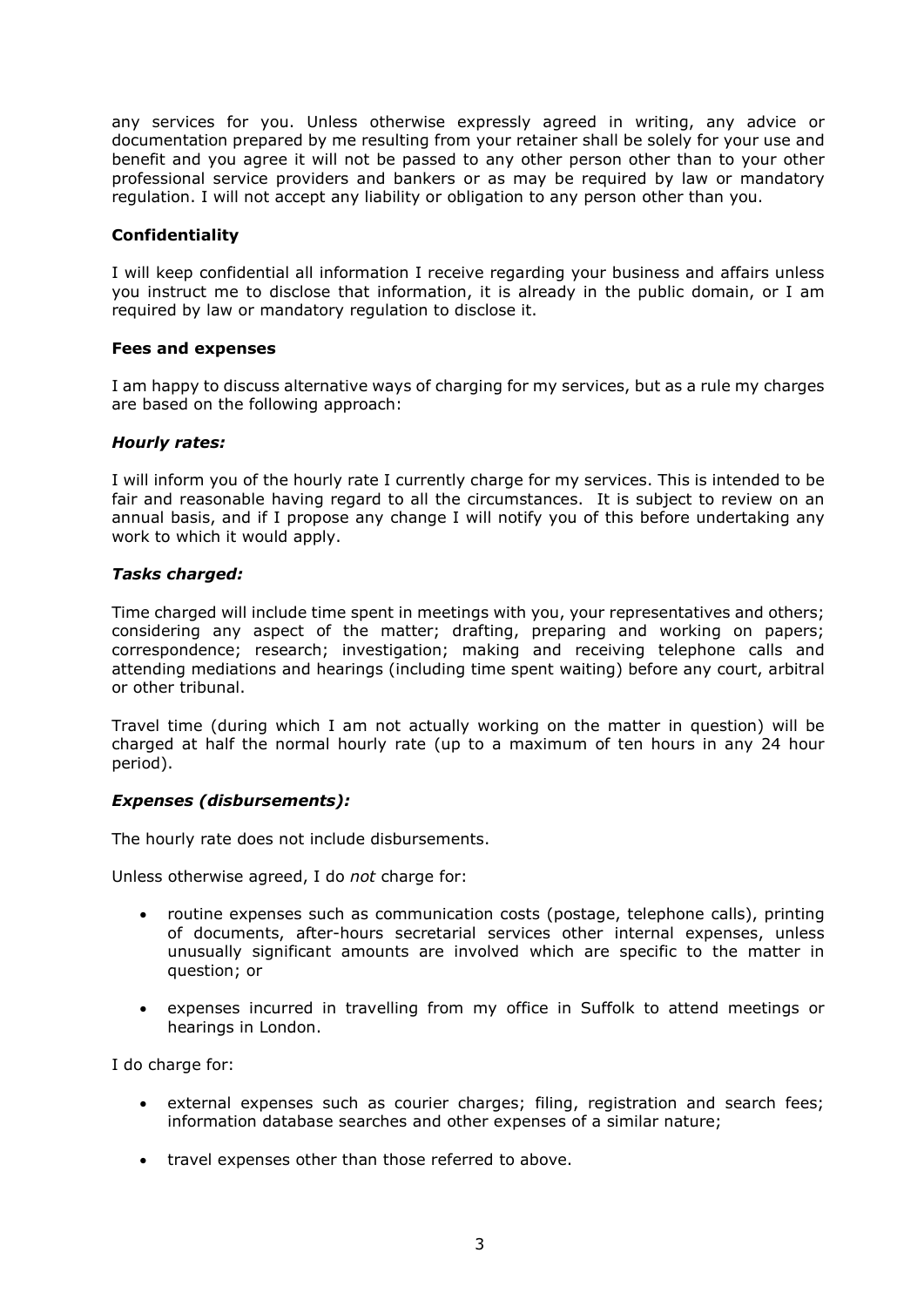Where large disbursements are necessary, for example foreign travel, I shall obtain your approval before committing to that expenditure. If these disbursements are significant I may submit a debit note requesting funds in advance.

# VAT:

When applicable, Value Added Tax and equivalent taxes will be added to all fees and disbursements at the appropriate rate.

# **Invoices**

In part to help you to keep abreast of the costs being incurred, I will normally provide interim invoices for fees and disbursements at regular intervals - generally monthly.

In line with the policy of paperless communication referred to above, I will normally submit invoices in electronic pdf format, accompanied by a narrative with a breakdown of the time spent. Hard copies will not be mailed unless specifically requested.

If there is any particular form in which you prefer invoices to be rendered for ease of processing, or if there is any particular information which you wish them to contain for that purpose, please let me know this when giving me your instructions at the outset of the matter. Likewise please let me know at that time if there is any information you require from me for identification or KYC purposes prior to making payment.

# Payment of invoices and debit notes

All invoices and debit notes which I provide will contain full details needed for electronic remittance, and I ask that invoices be settled in this way rather than by cheques or other forms of payment. Invoices will be rendered in sterling and I ask that they please be paid in that currency, gross of all bank charges or other transmission costs.

It would be very much appreciated if bills are paid within 14 calendar days of their date. If you anticipate any difficulty with this, please let me know at the outset of the matter so we can discuss whether some alternative period can be agreed. The object of this is not only cash-flow but also to establish when payment can be expected, and thereby avoid unnecessary inquiries as to whether there is a problem with an invoice submitted.

Please note that payment within a shorter time may be needed when a debit note is issued for funds required in advance for significant disbursements, such as international air fares.

# Client money

I do not hold money on behalf of clients and do not engage in transactions which may make this necessary. Apart from fees for my services the only payments I expect to request from you are those relating to expenses incurred, or to be incurred, on your behalf.

# Regulatory matters

# Data protection:

Any personal data you supply to me to carry out work for you is received on the basis that you have complied with all applicable data protection legislation and that its receipt, storage and processing by me will comply with that legislation. I shall keep the data and your own details secure on my computer system, but I may use that data in any way I consider necessary to carry out my duties to you or to maintain and preserve my records.